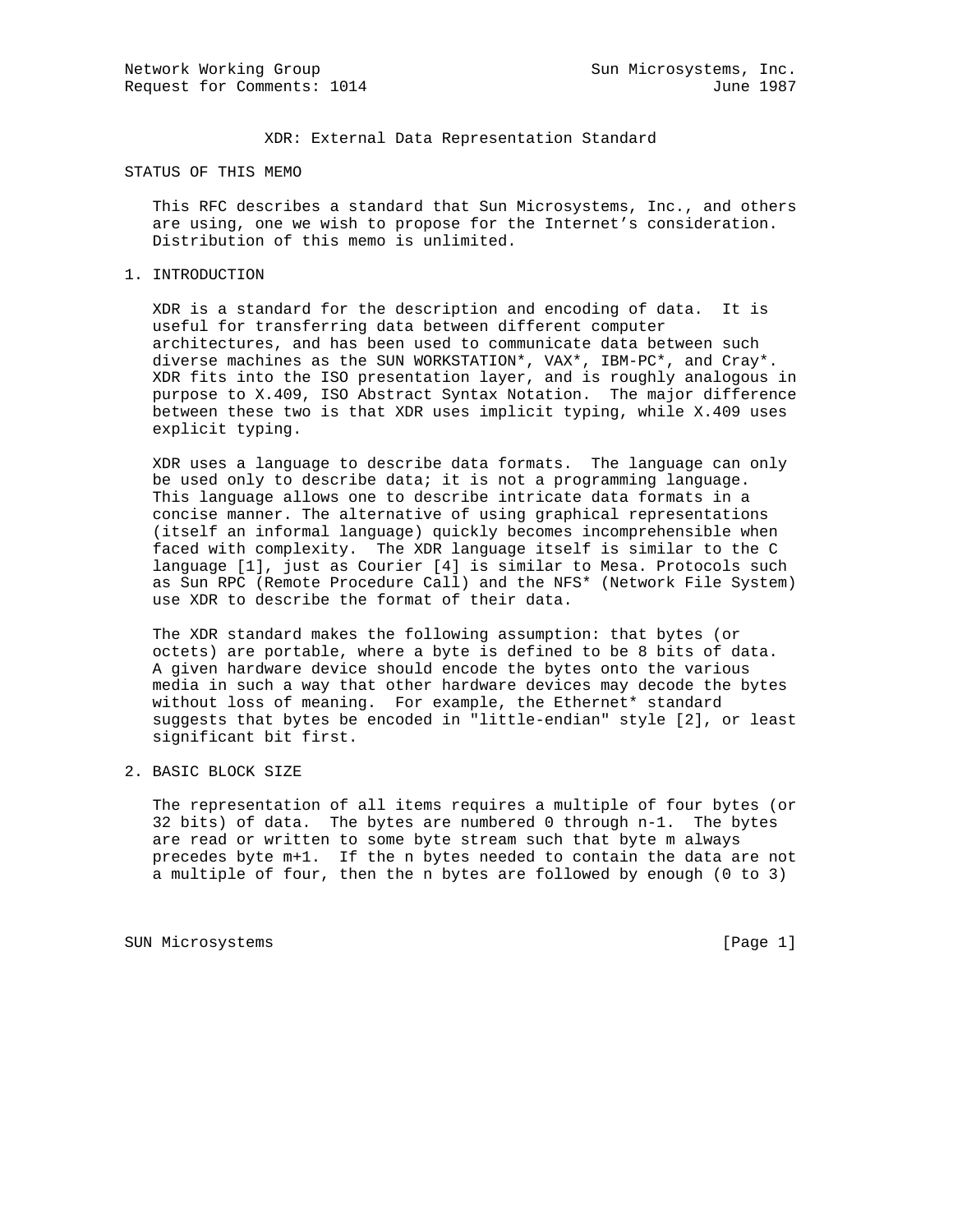residual zero bytes, r, to make the total byte count a multiple of 4.

 We include the familiar graphic box notation for illustration and comparison. In most illustrations, each box (delimited by a plus sign at the 4 corners and vertical bars and dashes) depicts a byte. Ellipses (...) between boxes show zero or more additional bytes where required.

 +--------+--------+...+--------+--------+...+--------+ | byte 0 | byte 1 |...|byte n-1| 0 |...| 0 | BLOCK +--------+--------+...+--------+--------+...+--------+ |<-----------n bytes---------->|<------r bytes------>|  $|\langle$ --------------------- (where  $(n+r)$  mod  $4 = 0$ )>------------>

#### 3. XDR DATA TYPES

 Each of the sections that follow describes a data type defined in the XDR standard, shows how it is declared in the language, and includes a graphic illustration of its encoding.

 For each data type in the language we show a general paradigm declaration. Note that angle brackets (< and >) denote variablelength sequences of data and square brackets ([ and ]) denote fixed-length sequences of data. "n", "m" and "r" denote integers. For the full language specification and more formal definitions of terms such as "identifier" and "declaration", refer to section 5: "The XDR Language Specification".

 For some data types, more specific examples are included. A more extensive example of a data description is in section 6: "An Example of an XDR Data Description".

#### 3.1 Integer

 An XDR signed integer is a 32-bit datum that encodes an integer in the range [-2147483648,2147483647]. The integer is represented in two's complement notation. The most and least significant bytes are 0 and 3, respectively. Integers are declared as follows:

int identifier;

| (MSB) | +-------+-------+-------+-------+                                       | (LSB) |         |  |
|-------|-------------------------------------------------------------------------|-------|---------|--|
|       | byte 0   byte 1   byte 2   byte 3  <br>+-------+------+-------+-------+ |       | TNTEGER |  |
|       | $\leftarrow$ ------------32 bits------------>                           |       |         |  |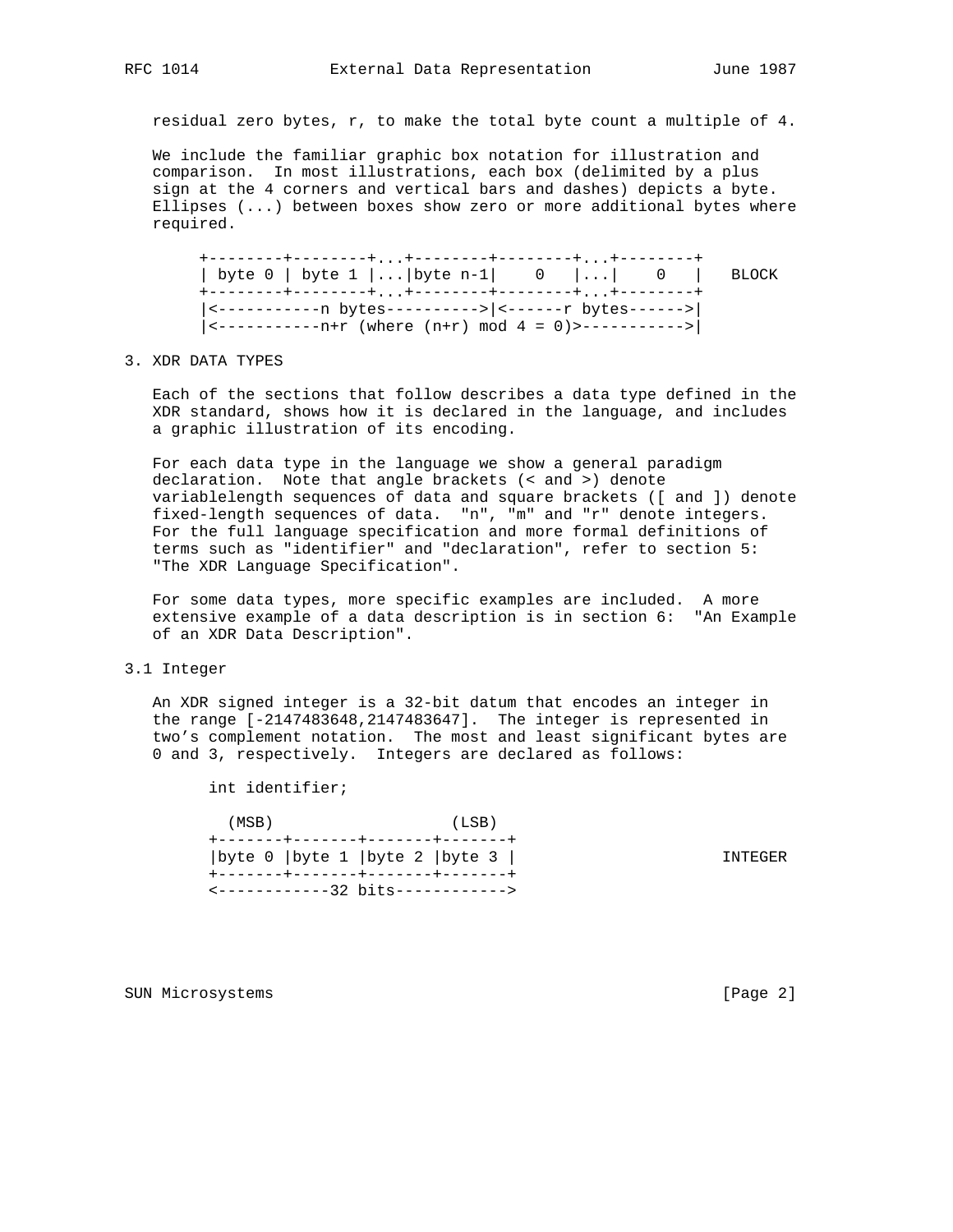#### 3.2.Unsigned Integer

 An XDR unsigned integer is a 32-bit datum that encodes a nonnegative integer in the range [0,4294967295]. It is represented by an unsigned binary number whose most and least significant bytes are 0 and 3, respectively. An unsigned integer is declared as follows:

unsigned int identifier;

| (MSB) | (LSB)<br>+-------+-------+-------+------+                                         |                  |  |
|-------|-----------------------------------------------------------------------------------|------------------|--|
|       | byte 0  byte 1  byte 2  byte 3                                                    | UNSIGNED INTEGER |  |
|       | +-------+------+-------+-------+<br>$\leftarrow$ ------------32 bits------------> |                  |  |

### 3.3 Enumeration

 Enumerations have the same representation as signed integers. Enumerations are handy for describing subsets of the integers. Enumerated data is declared as follows:

enum { name-identifier = constant, ... } identifier;

 For example, the three colors red, yellow, and blue could be described by an enumerated type:

enum  $\{RED = 2, YELLOW = 3, BLUE = 5 \} colors;$ 

 It is an error to encode as an enum any other integer than those that have been given assignments in the enum declaration.

#### 3.4 Boolean

 Booleans are important enough and occur frequently enough to warrant their own explicit type in the standard. Booleans are declared as follows:

 bool identifier; This is equivalent to: enum  $\{$  FALSE = 0, TRUE = 1  $\}$  identifier;

SUN Microsystems [Page 3]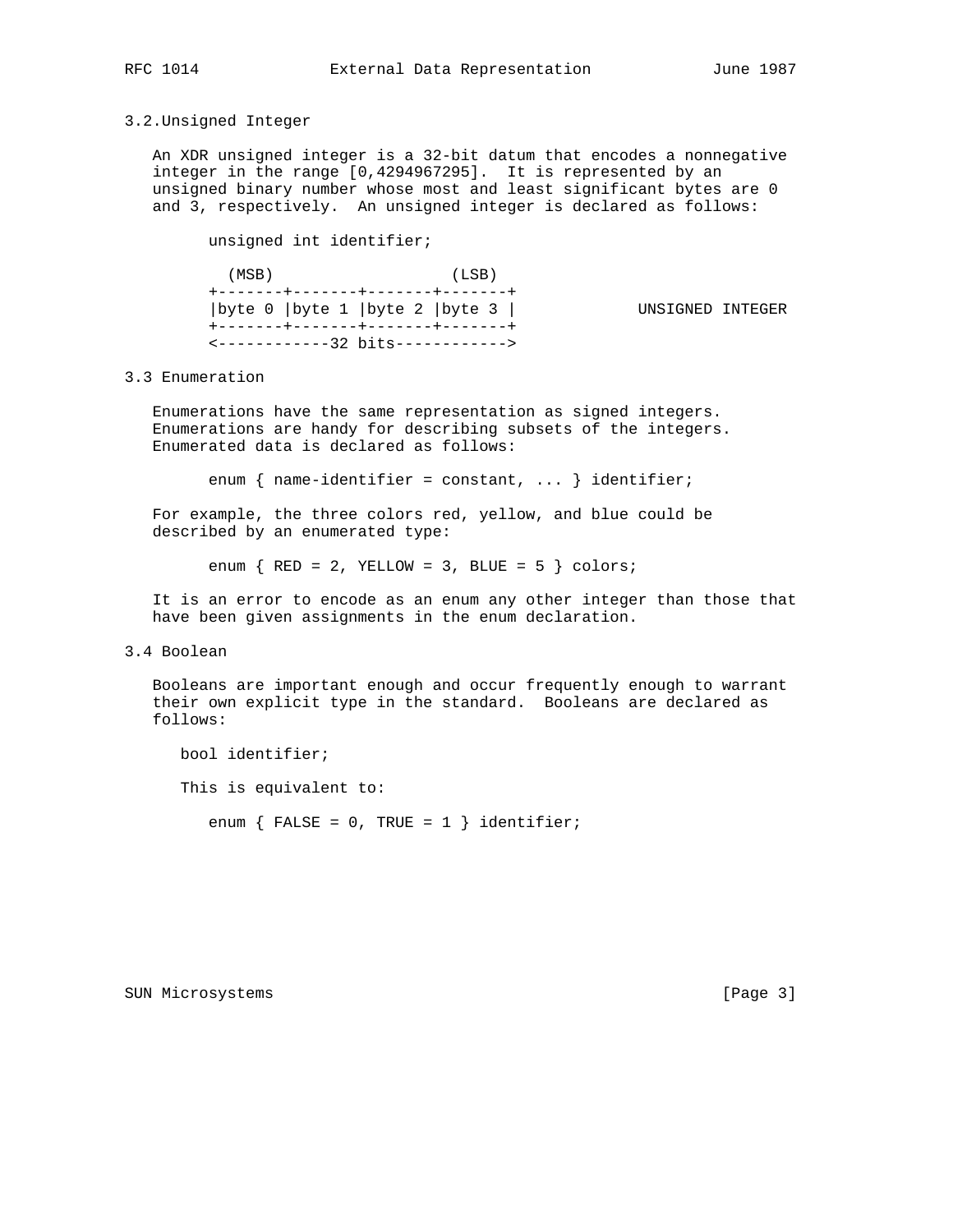3.5 Hyper Integer and Unsigned Hyper Integer

 The standard also defines 64-bit (8-byte) numbers called hyper integer and unsigned hyper integer. Their representations are the obvious extensions of integer and unsigned integer defined above. They are represented in two's complement notation. The most and least significant bytes are 0 and 7, respectively. Their declarations:

hyper identifier; unsigned hyper identifier;

| (MSB) |  |  |  |                                                                       |  | (LSB) |  |
|-------|--|--|--|-----------------------------------------------------------------------|--|-------|--|
|       |  |  |  | byte 0   byte 1   byte 2   byte 3   byte 4   byte 5   byte 6   byte 7 |  |       |  |
|       |  |  |  | <------------------------------64 bits---------------------------->   |  |       |  |
|       |  |  |  | HYPER INTEGER                                                         |  |       |  |
|       |  |  |  | UNSIGNED HYPER INTEGER                                                |  |       |  |

3.6 Floating-point

 The standard defines the floating-point data type "float" (32 bits or 4 bytes). The encoding used is the IEEE standard for normalized single-precision floating-point numbers [3]. The following three fields describe the single-precision floating-point number:

- S: The sign of the number. Values 0 and 1 represent positive and negative, respectively. One bit.
	- E: The exponent of the number, base 2. 8 bits are devoted to this field. The exponent is biased by 127.
	- F: The fractional part of the number's mantissa, base 2. 23 bits are devoted to this field.

Therefore, the floating-point number is described by:

 $(-1)**S * 2** (E-Bias) * 1.F$ 

SUN Microsystems [Page 4]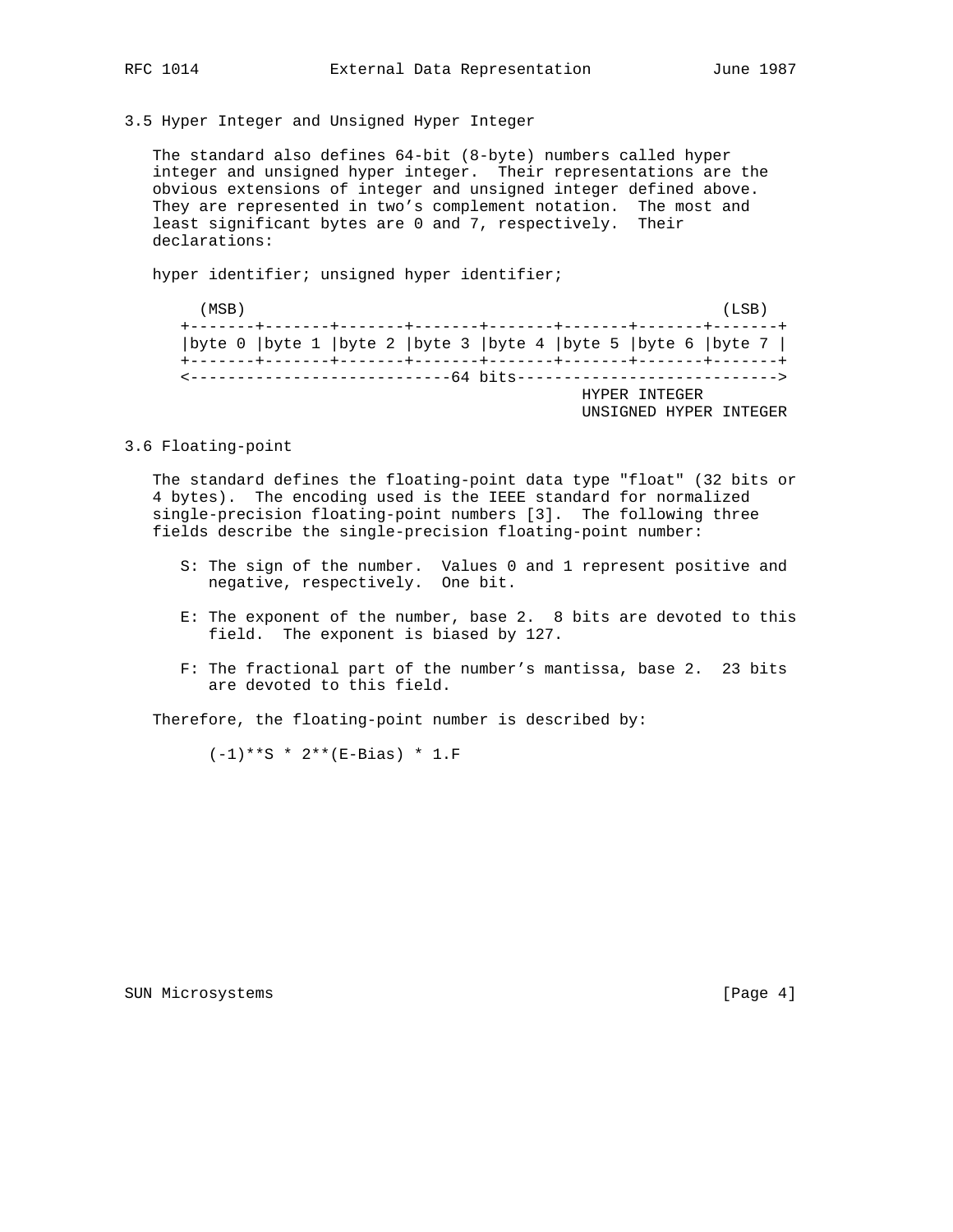### It is declared as follows: float identifier;

 +-------+-------+-------+-------+ |byte 0 |byte 1 |byte 2 |byte 3 | SINGLE-PRECISION S| E | F | F | FLOATING-POINT NUMBER +-------+-------+-------+-------+  $1|<- 8 -> |<----23 \text{ bits}--->|$ <------------32 bits------------>

 Just as the most and least significant bytes of a number are 0 and 3, the most and least significant bits of a single-precision floating point number are 0 and 31. The beginning bit (and most significant bit) offsets of S, E, and F are 0, 1, and 9, respectively. Note that these numbers refer to the mathematical positions of the bits, and NOT to their actual physical locations (which vary from medium to medium).

 The EEE specifications should be consulted concerning the encoding for signed zero, signed infinity (overflow), and denormalized numbers (underflow) [3]. According to IEEE specifications, the "NaN" (not a number) is system dependent and should not be used externally.

3.7 Double-precision Floating-point

 The standard defines the encoding for the double-precision floating point data type "double" (64 bits or 8 bytes). The encoding used is the IEEE standard for normalized double-precision floating-point numbers [3]. The standard encodes the following three fields, which describe the double-precision floating-point number:

- S: The sign of the number. Values 0 and 1 represent positive and negative, respectively. One bit.
- E: The exponent of the number, base 2. 11 bits are devoted to this field. The exponent is biased by 1023.
- F: The fractional part of the number's mantissa, base 2. 52 bits are devoted to this field.

Therefore, the floating-point number is described by:

 $(-1)**S * 2** (E-Bias) * 1.F$ 

SUN Microsystems [Page 5]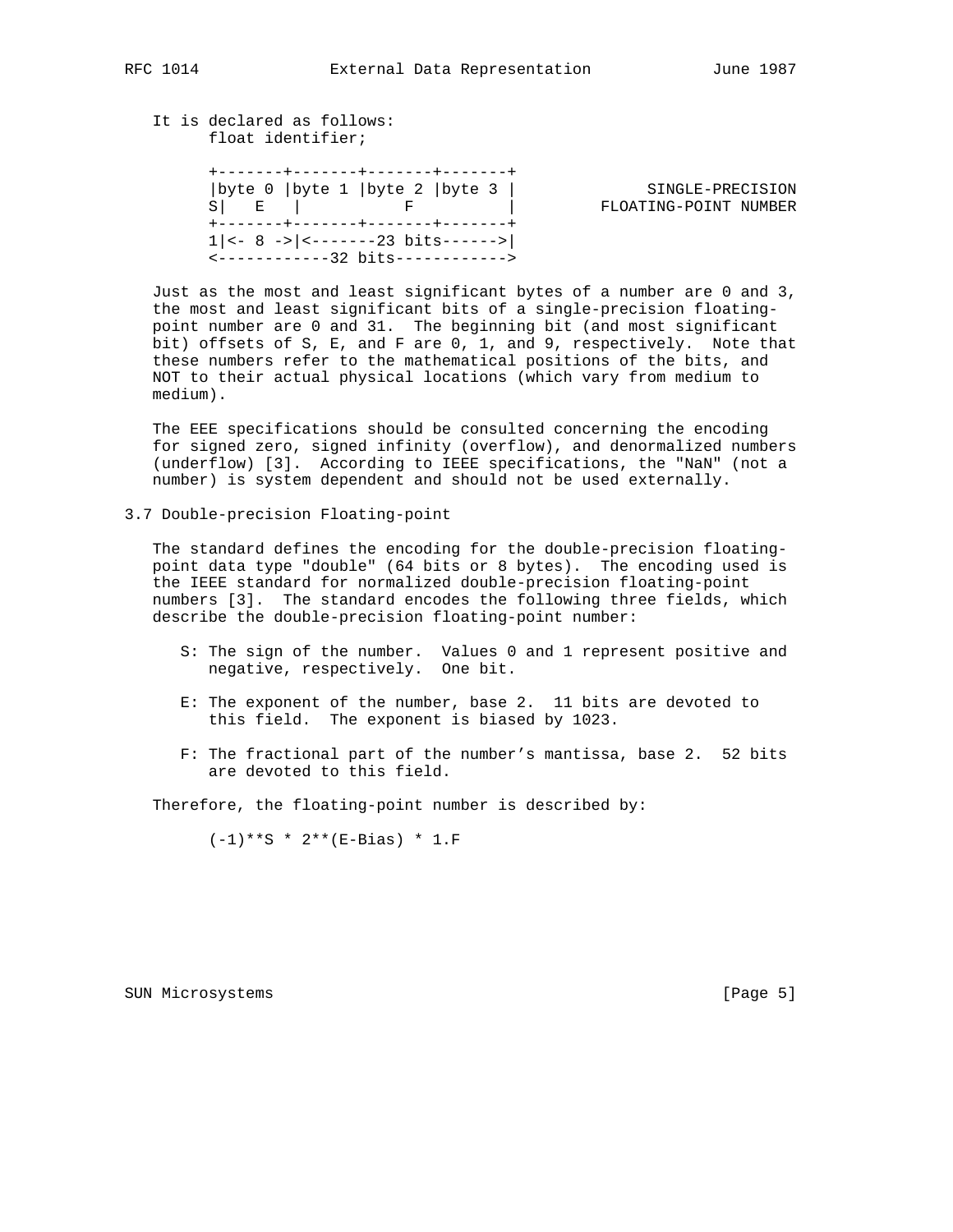# It is declared as follows:

double identifier;

 +------+------+------+------+------+------+------+------+ |byte 0|byte 1|byte 2|byte 3|byte 4|byte 5|byte 6|byte 7|  $S$  | E | F | F +------+------+------+------+------+------+------+------+ 1|<--11-->|<-----------------52 bits------------------->| <-----------------------64 bits-------------------------> DOUBLE-PRECISION FLOATING-POINT

 Just as the most and least significant bytes of a number are 0 and 3, the most and least significant bits of a double-precision floating point number are 0 and 63. The beginning bit (and most significant bit) offsets of S, E , and F are 0, 1, and 12, respectively. Note that these numbers refer to the mathematical positions of the bits, and NOT to their actual physical locations (which vary from medium to medium).

 The IEEE specifications should be consulted concerning the encoding for signed zero, signed infinity (overflow), and denormalized numbers (underflow) [3]. According to IEEE specifications, the "NaN" (not a number) is system dependent and should not be used externally.

3.8 Fixed-length Opaque Data

 At times, fixed-length uninterpreted data needs to be passed among machines. This data is called "opaque" and is declared as follows:

opaque identifier[n];

 where the constant n is the (static) number of bytes necessary to contain the opaque data. If n is not a multiple of four, then the n bytes are followed by enough (0 to 3) residual zero bytes, r, to make the total byte count of the opaque object a multiple of four.

 $0 \qquad \qquad 1 \qquad \ldots$  +--------+--------+...+--------+--------+...+--------+ | byte 0 | byte 1 |...| byte n-1| 0 |...| 0 | +--------+--------+...+--------+--------+...+--------+ |<-----------n bytes---------->|<------r bytes------>| |<-----------n+r (where (n+r) mod 4 = 0)------------>| FIXED-LENGTH OPAQUE

### 3.9 Variable-length Opaque Data

The standard also provides for variable-length (counted) opaque data,

SUN Microsystems [Page 6]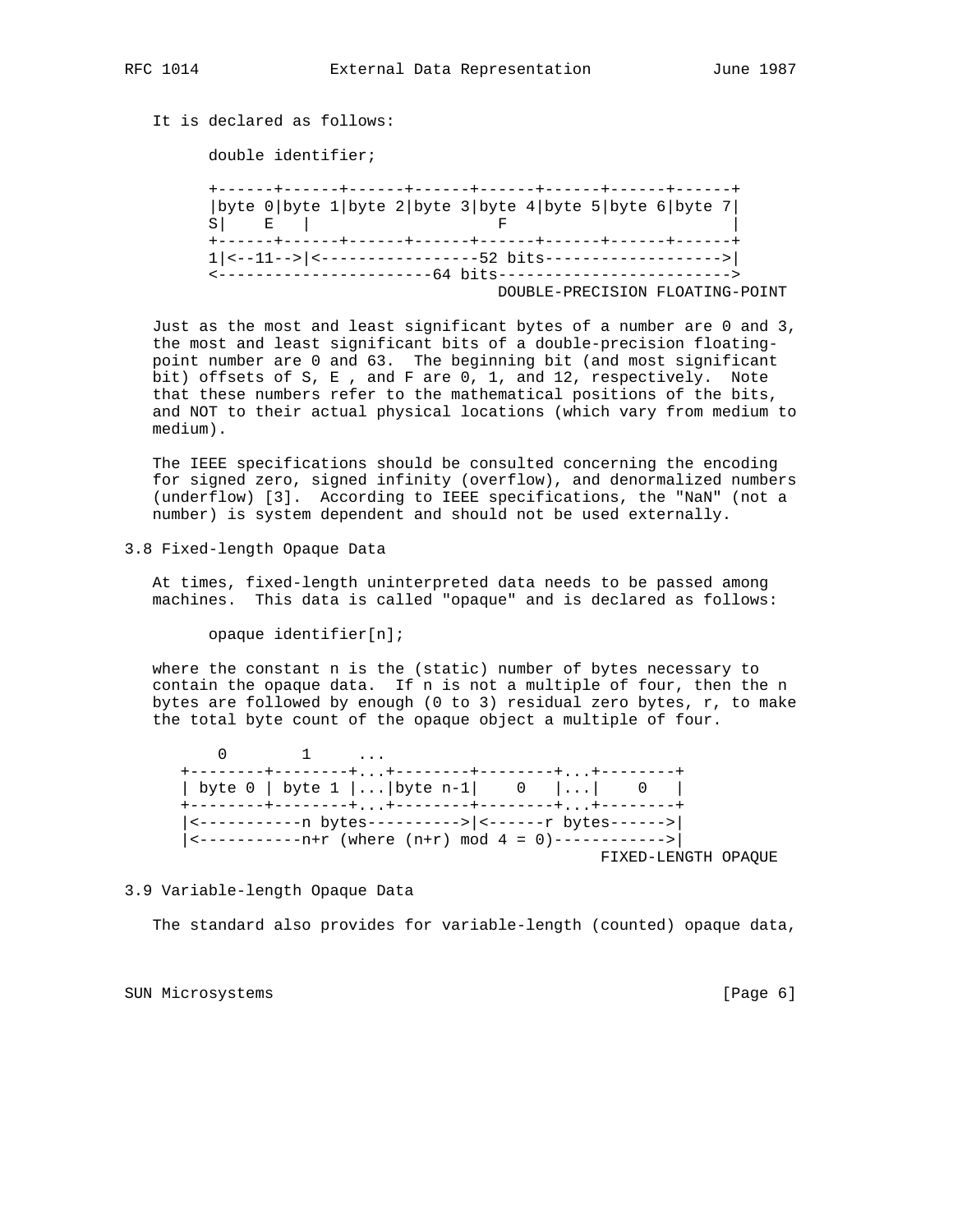defined as a sequence of n (numbered 0 through n-1) arbitrary bytes to be the number n encoded as an unsigned integer (as described below), and followed by the n bytes of the sequence.

 Byte m of the sequence always precedes byte m+1 of the sequence, and byte 0 of the sequence always follows the sequence's length (count). If n is not a multiple of four, then the n bytes are followed by enough (0 to 3) residual zero bytes,  $r$ , to make the total byte count a multiple of four. Variable-length opaque data is declared in the following way:

```
 opaque identifier<m>;
 or
    opaque identifier<>;
```
 The constant m denotes an upper bound of the number of bytes that the sequence may contain. If m is not specified, as in the second declaration, it is assumed to be  $(2**32)$  - 1, the maximum length. The constant m would normally be found in a protocol specification. For example, a filing protocol may state that the maximum data transfer size is 8192 bytes, as follows:

opaque filedata<8192>;

 0 1 2 3 4 5 ... +-----+-----+-----+-----+-----+-----+...+-----+-----+...+-----+ | length n |byte0|byte1|...| n-1 | 0 |...| 0 | +-----+-----+-----+-----+-----+-----+...+-----+-----+...+-----+ |<-------4 bytes------->|<------n bytes------>|<---r bytes--->|  $|\leftarrow---n+r$  (where  $(n+r)$  mod  $4 = 0$ ) ----> VARIABLE-LENGTH OPAQUE

 It is an error to encode a length greater than the maximum described in the specification.

### 3.10 String

 The standard defines a string of n (numbered 0 through n-1) ASCII bytes to be the number n encoded as an unsigned integer (as described above), and followed by the n bytes of the string. Byte m of the string always precedes byte m+1 of the string, and byte 0 of the string always follows the string's length. If n is not a multiple of four, then the n bytes are followed by enough (0 to 3) residual zero bytes, r, to make the total byte count a multiple of four. Counted byte strings are declared as follows:

SUN Microsystems [Page 7]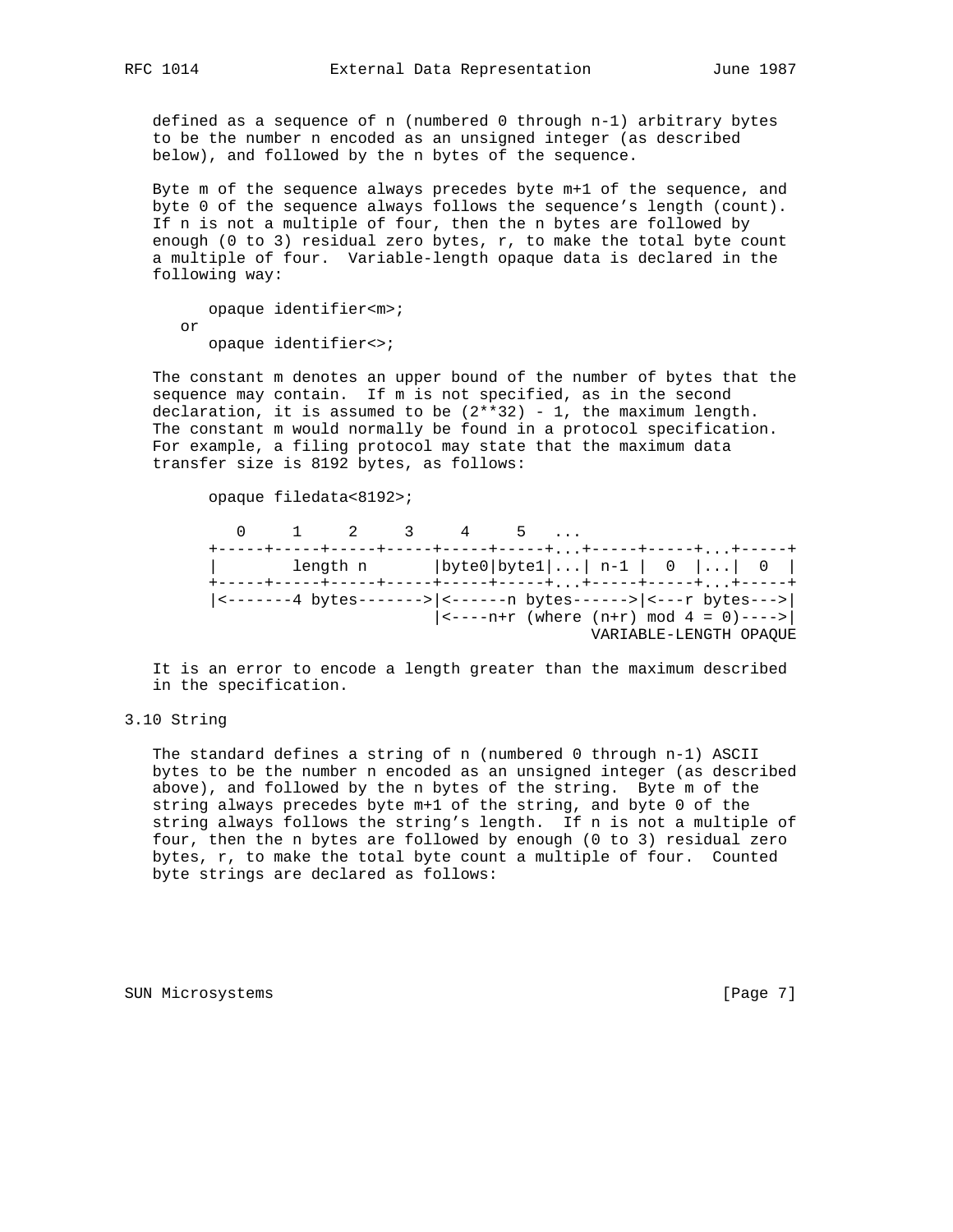string object<m>; or string object<>;

 The constant m denotes an upper bound of the number of bytes that a string may contain. If m is not specified, as in the second declaration, it is assumed to be  $(2**32)$  - 1, the maximum length. The constant m would normally be found in a protocol specification. For example, a filing protocol may state that a file name can be no longer than 255 bytes, as follows:

string filename<255>;

|                                                                                                                                 |  | $0 \t 1 \t 2 \t 3 \t 4 \t 5 \t $ |  |  |                                              |
|---------------------------------------------------------------------------------------------------------------------------------|--|----------------------------------|--|--|----------------------------------------------|
| +-----+-----+-----+-----+-----+------++-----+-----++-----+<br>+-----+-----+-----+-----+-----+-----+,,,,+-----++----+,,,,+-----+ |  |                                  |  |  | length n $ byte0 byte1  n-1  0    0  $       |
|                                                                                                                                 |  |                                  |  |  | $ ---n+r$ (where $(n+r)$ mod $4 = 0$ ) ----> |
|                                                                                                                                 |  |                                  |  |  | STRING                                       |

 It is an error to encode a length greater than the maximum described in the specification.

3.11 Fixed-length Array

 Declarations for fixed-length arrays of homogeneous elements are in the following form:

type-name identifier[n];

 Fixed-length arrays of elements numbered 0 through n-1 are encoded by individually encoding the elements of the array in their natural order, 0 through n-1. Each element's size is a multiple of four bytes. Though all elements are of the same type, the elements may have different sizes. For example, in a fixed-length array of strings, all elements are of type "string", yet each element will vary in its length.

|  |  | +---+---+---+---+---+---+---+---++---+---+---+---+   |  |
|--|--|------------------------------------------------------|--|
|  |  | element $0$   element $1$    element $n-1$           |  |
|  |  | +---+---+---+---+---+---+---+---++---+---+---+---+   |  |
|  |  | <---------------------- elements-------------------> |  |

FIXED-LENGTH ARRAY

SUN Microsystems [Page 8]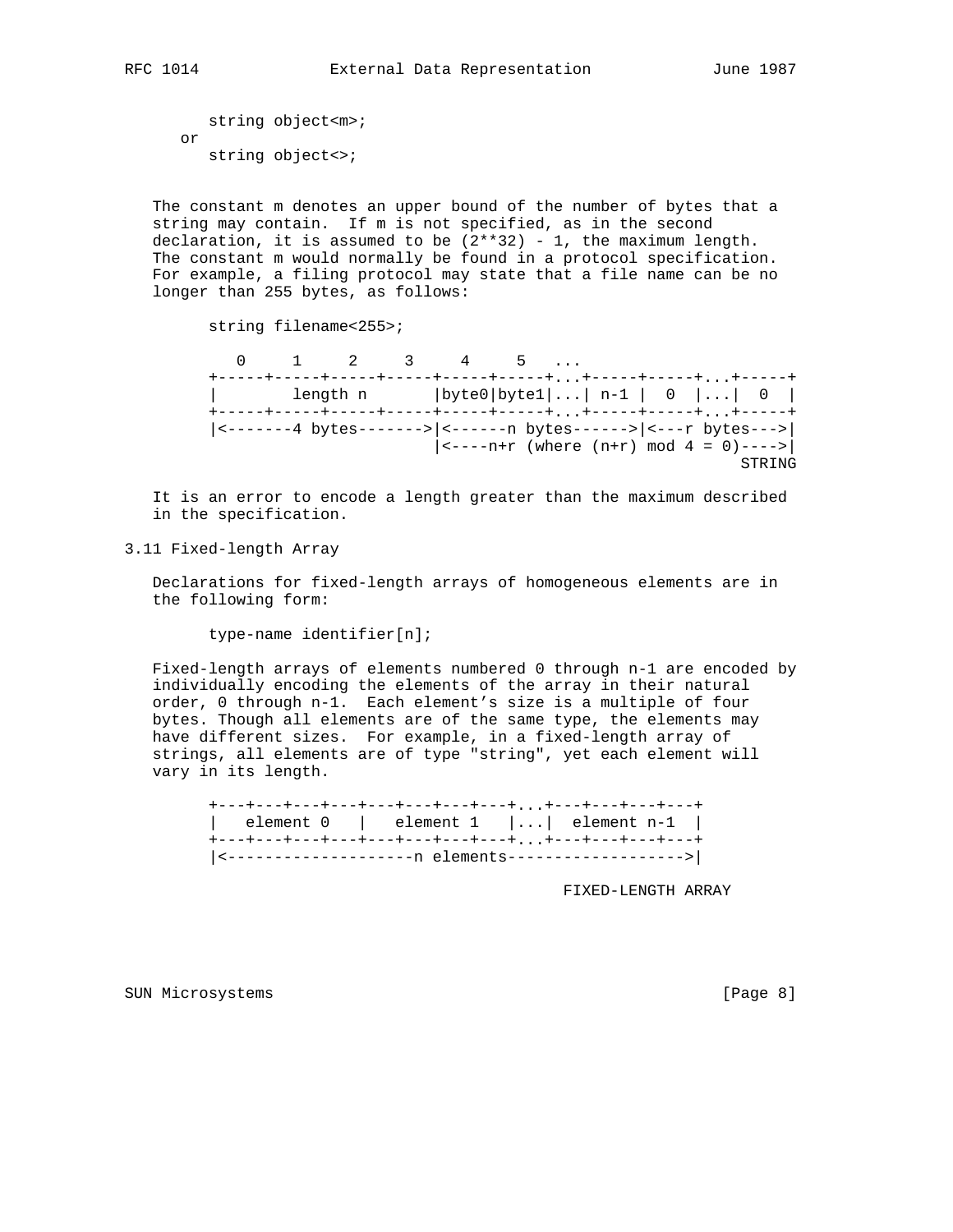3.12 Variable-length Array

 Counted arrays provide the ability to encode variable-length arrays of homogeneous elements. The array is encoded as the element count n (an unsigned integer) followed by the encoding of each of the array's elements, starting with element 0 and progressing through element n- 1. The declaration for variable-length arrays follows this form:

 type-name identifier<m>; or type-name identifier<>;

 The constant m specifies the maximum acceptable element count of an array; if m is not specified, as in the second declaration, it is assumed to be  $(2**32) - 1$ .

 0 1 2 3 +--+--+--+--+--+--+--+--+--+--+--+--+...+--+--+--+--+ | n | element 0 | element 1 |...|element n-1| +--+--+--+--+--+--+--+--+--+--+--+--+...+--+--+--+--+ |<-4 bytes->|<--------------n elements------------->| COUNTED ARRAY

 It is an error to encode a value of n that is greater than the maximum described in the specification.

#### 3.13 Structure

Structures are declared as follows:

 struct { component-declaration-A; component-declaration-B; ...

} identifier;

 The components of the structure are encoded in the order of their declaration in the structure. Each component's size is a multiple of four bytes, though the components may be different sizes.

 +-------------+-------------+... | component A | component B |... STRUCTURE .<br>+--------------+--------------+...

3.14 Discriminated Union

 A discriminated union is a type composed of a discriminant followed by a type selected from a set of prearranged types according to the

SUN Microsystems [Page 9]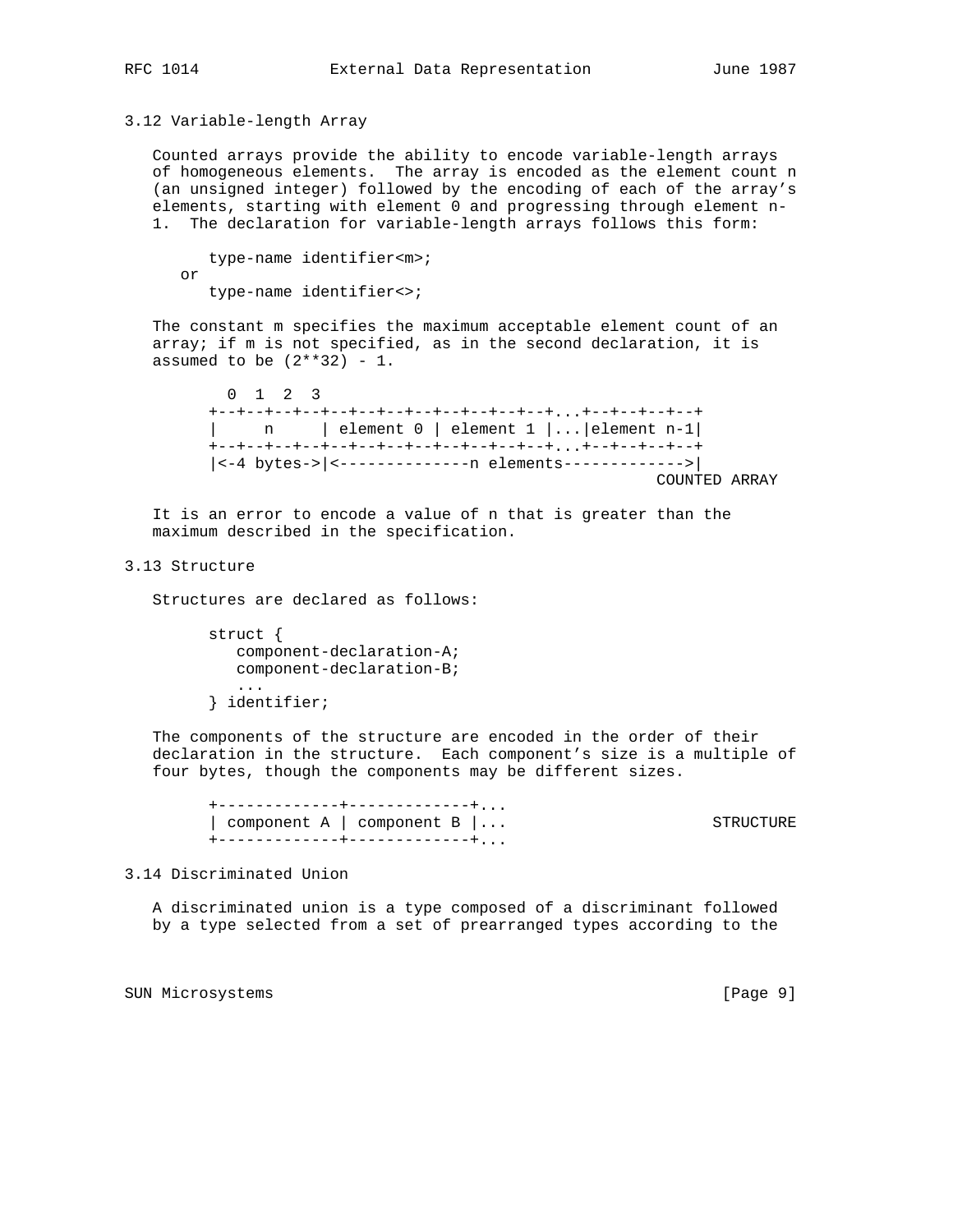value of the discriminant. The type of discriminant is either "int", "unsigned int", or an enumerated type, such as "bool". The component types are called "arms" of the union, and are preceded by the value of the discriminant which implies their encoding. Discriminated

 union switch (discriminant-declaration) { case discriminant-value-A: arm-declaration-A; case discriminant-value-B: arm-declaration-B; ... default: default-declaration; } identifier;

unions are declared as follows:

 Each "case" keyword is followed by a legal value of the discriminant. The default arm is optional. If it is not specified, then a valid encoding of the union cannot take on unspecified discriminant values. The size of the implied arm is always a multiple of four bytes.

 The discriminated union is encoded as its discriminant followed by the encoding of the implied arm.

 0 1 2 3 +---+---+---+---+---+---+---+---+ | discriminant | implied arm | DISCRIMINATED UNION +---+---+---+---+---+---+---+---+  $|\leftarrow --4$  bytes  $---\leftarrow$ 

3.15 Void

 An XDR void is a 0-byte quantity. Voids are useful for describing operations that take no data as input or no data as output. They are also useful in unions, where some arms may contain data and others do not. The declaration is simply as follows: void;

Voids are illustrated as follows:

 $++$  || VOID  $++$ --><-- 0 bytes

3.16 Constant

The data declaration for a constant follows this form:

SUN Microsystems [Page 10]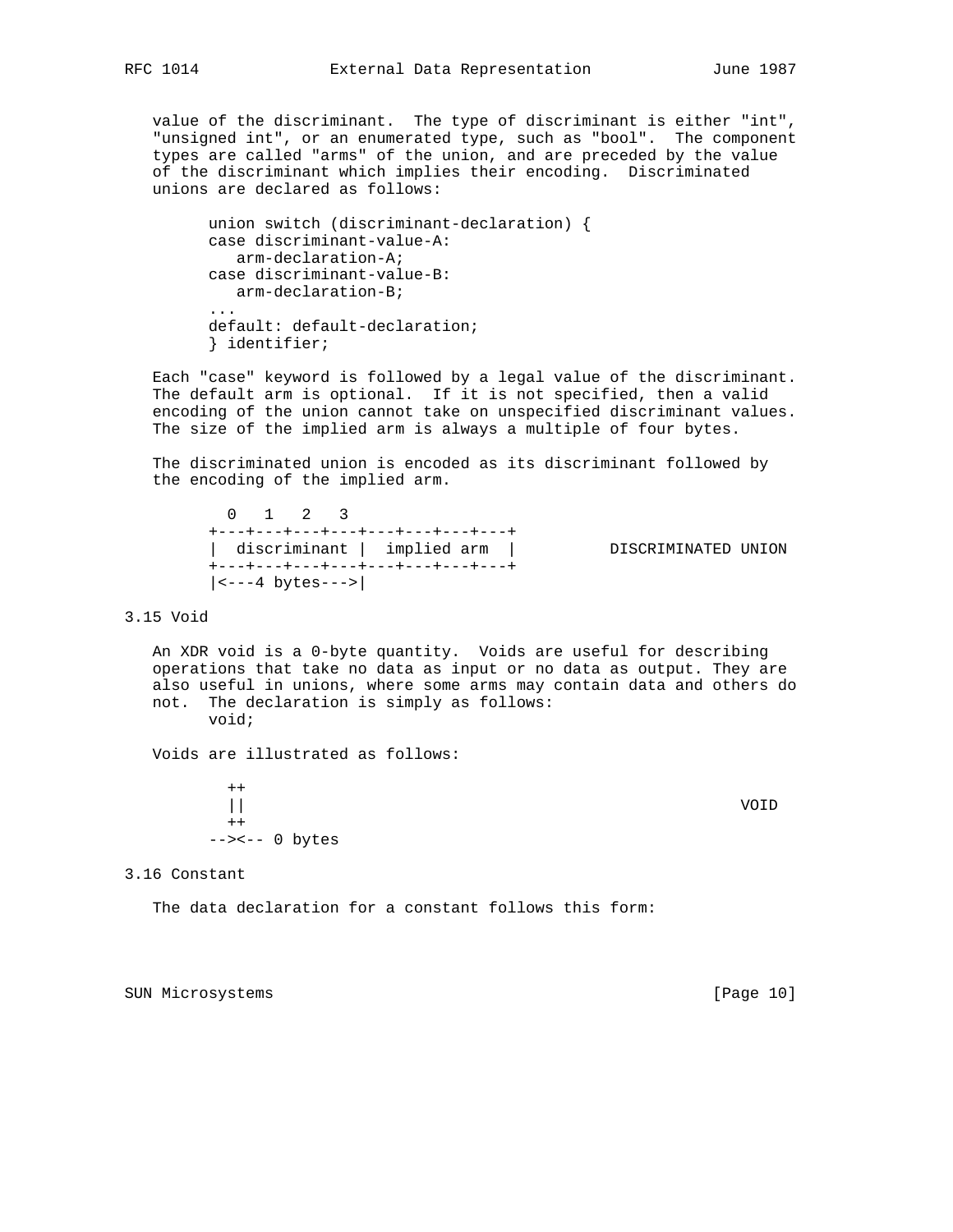const name-identifier = n;

 "const" is used to define a symbolic name for a constant; it does not declare any data. The symbolic constant may be used anywhere a regular constant may be used. For example, the following defines a symbolic constant DOZEN, equal to 12.

const  $DOZEN = 12$ ;

#### 3.17 Typedef

 "typedef" does not declare any data either, but serves to define new identifiers for declaring data. The syntax is:

typedef declaration;

 The new type name is actually the variable name in the declaration part of the typedef. For example, the following defines a new type called "eggbox" using an existing type called "egg":

typedef egg eggbox[DOZEN];

 Variables declared using the new type name have the same type as the new type name would have in the typedef, if it was considered a variable. For example, the following two declarations are equivalent in declaring the variable "fresheggs":

 eggbox fresheggs; egg fresheggs[DOZEN];

 When a typedef involves a struct, enum, or union definition, there is another (preferred) syntax that may be used to define the same type. In general, a typedef of the following form:

typedef << struct, union, or enum definition>> identifier;

 may be converted to the alternative form by removing the "typedef" part and placing the identifier after the "struct", "union", or "enum" keyword, instead of at the end. For example, here are the two ways to define the type "bool":

SUN Microsystems [Page 11]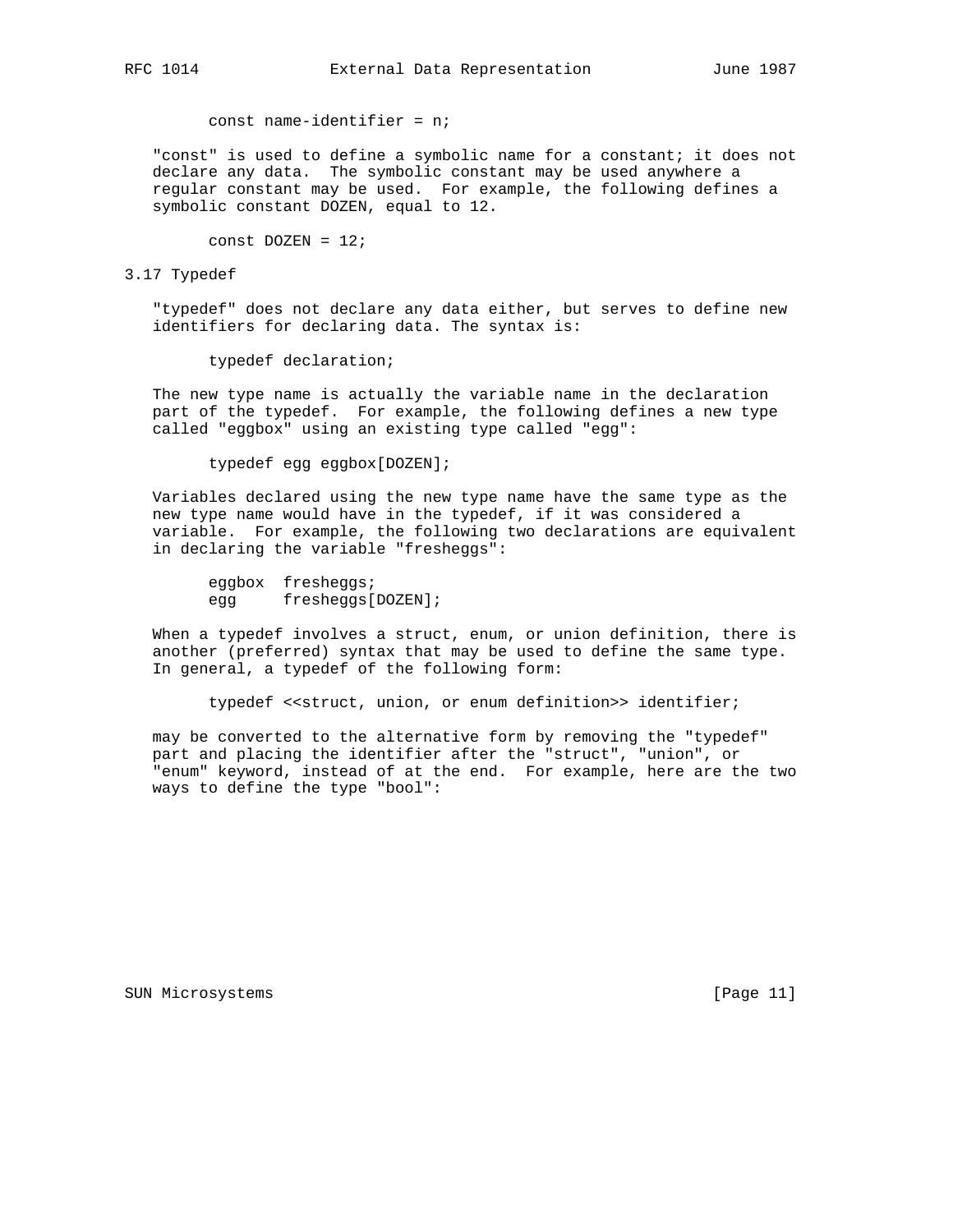```
 typedef enum { /* using typedef */
  FALSE = 0, TRUE = 1
 } bool;
 enum bool { /* preferred alternative */
  FALSE = 0, TRUE = 1
 };
```
 The reason this syntax is preferred is one does not have to wait until the end of a declaration to figure out the name of the new type.

3.18 Optional-data

 Optional-data is one kind of union that occurs so frequently that we give it a special syntax of its own for declaring it. It is declared as follows:

type-name \*identifier;

This is equivalent to the following union:

```
 union switch (bool opted) {
 case TRUE:
    type-name element;
 case FALSE:
   void;
 } identifier;
```
 It is also equivalent to the following variable-length array declaration, since the boolean "opted" can be interpreted as the length of the array:

type-name identifier<1>;

 Optional-data is not so interesting in itself, but it is very useful for describing recursive data-structures such as linked-lists and trees. For example, the following defines a type "stringlist" that encodes lists of arbitrary length strings:

```
 struct *stringlist {
   string item<>;
    stringlist next;
 };
```
SUN Microsystems [Page 12]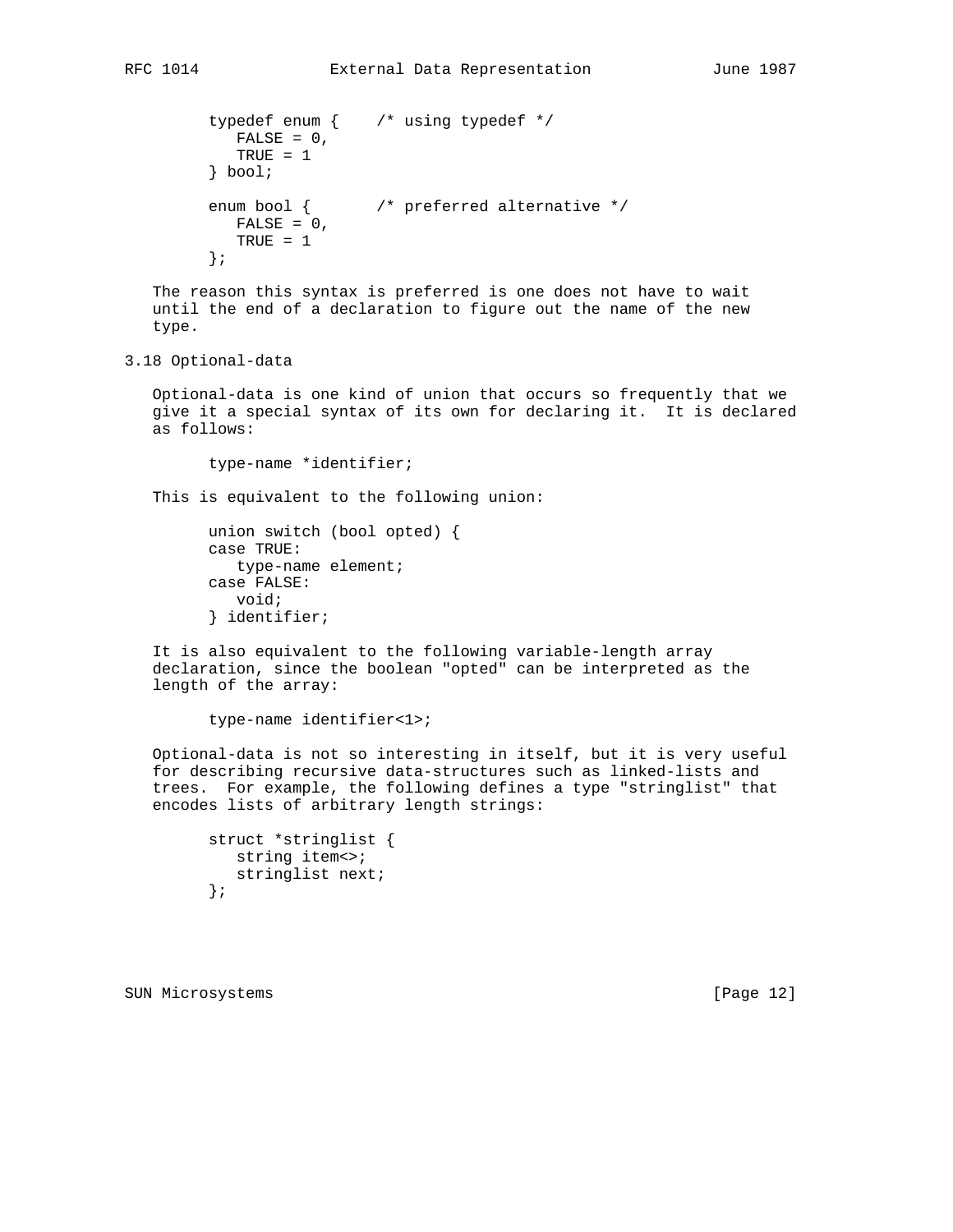It could have been equivalently declared as the following union:

```
 union stringlist switch (bool opted) {
    case TRUE:
       struct {
          string item<>;
          stringlist next;
       } element;
    case FALSE:
       void;
    };
 or as a variable-length array:
    struct stringlist<1> {
      string item<>;
       stringlist next;
    };
```
 Both of these declarations obscure the intention of the stringlist type, so the optional-data declaration is preferred over both of them. The optional-data type also has a close correlation to how recursive data structures are represented in high-level languages such as Pascal or C by use of pointers. In fact, the syntax is the same as that of the C language for pointers.

3.19 Areas for Future Enhancement

 The XDR standard lacks representations for bit fields and bitmaps, since the standard is based on bytes. Also missing are packed (or binary-coded) decimals.

 The intent of the XDR standard was not to describe every kind of data that people have ever sent or will ever want to send from machine to machine. Rather, it only describes the most commonly used data-types of high-level languages such as Pascal or C so that applications written in these languages will be able to communicate easily over some medium.

 One could imagine extensions to XDR that would let it describe almost any existing protocol, such as TCP. The minimum necessary for this are support for different block sizes and byte-orders. The XDR discussed here could then be considered the 4-byte big-endian member of a larger XDR family.

SUN Microsystems [Page 13]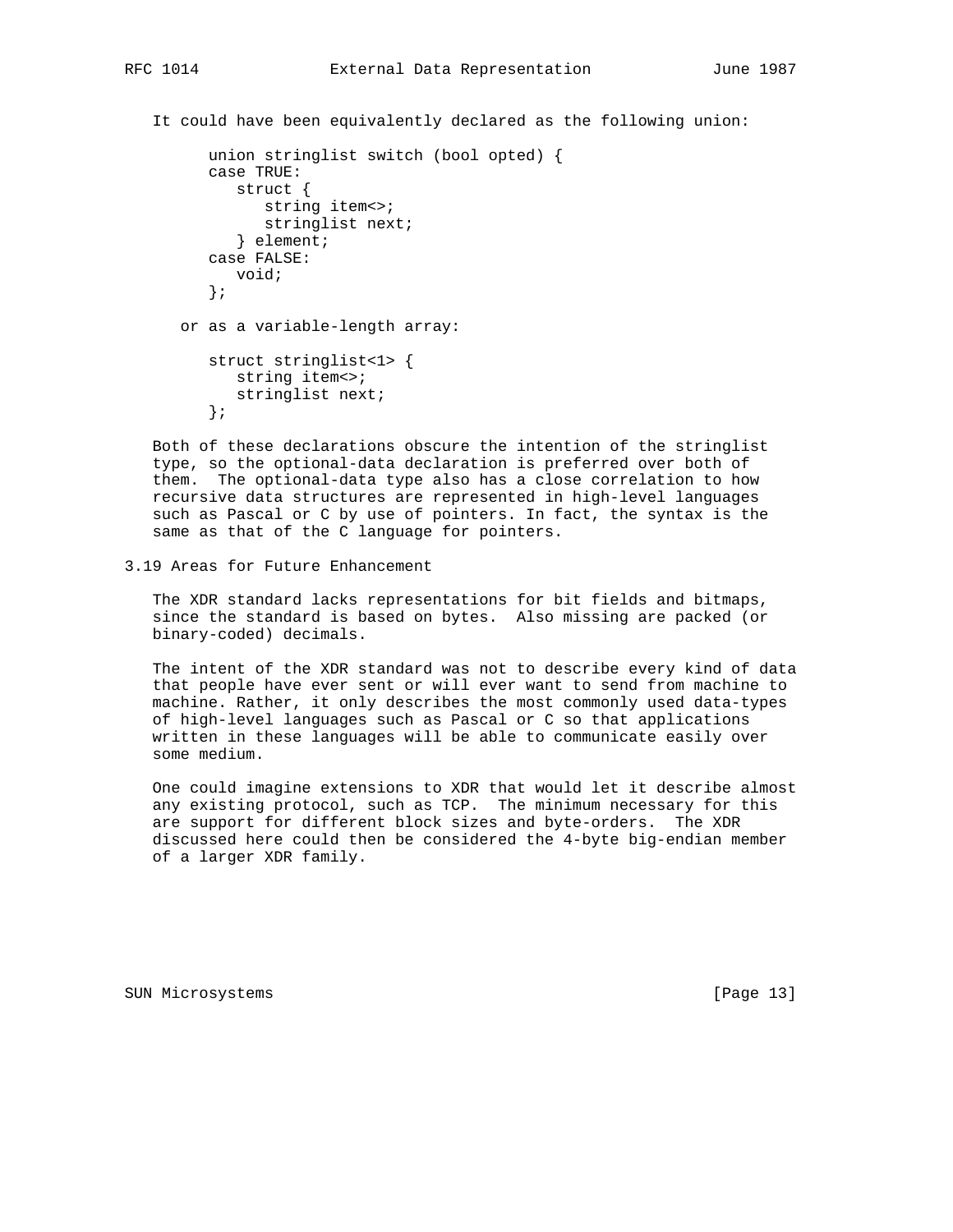### 4. DISCUSSION

 (1) Why use a language for describing data? What's wrong with diagrams?

 There are many advantages in using a data-description language such as XDR versus using diagrams. Languages are more formal than diagrams and lead to less ambiguous descriptions of data. Languages are also easier to understand and allow one to think of other issues instead of the low-level details of bit-encoding. Also, there is a close analogy between the types of XDR and a high-level language such as C or Pascal. This makes the implementation of XDR encoding and decoding modules an easier task. Finally, the language specification itself is an ASCII string that can be passed from machine to machine to perform on-the-fly data interpretation.

(2) Why is there only one byte-order for an XDR unit?

 Supporting two byte-orderings requires a higher level protocol for determining in which byte-order the data is encoded. Since XDR is not a protocol, this can't be done. The advantage of this, though, is that data in XDR format can be written to a magnetic tape, for example, and any machine will be able to interpret it, since no higher level protocol is necessary for determining the byte-order.

 (3) Why is the XDR byte-order big-endian instead of little-endian? Isn't this unfair to little-endian machines such as the VAX( $r$ ), which has to convert from one form to the other?

 Yes, it is unfair, but having only one byte-order means you have to be unfair to somebody. Many architectures, such as the Motorola 68000\* and IBM 370\*, support the big-endian byte-order.

(4) Why is the XDR unit four bytes wide?

 There is a tradeoff in choosing the XDR unit size. Choosing a small size such as two makes the encoded data small, but causes alignment problems for machines that aren't aligned on these boundaries. A large size such as eight means the data will be aligned on virtually every machine, but causes the encoded data to grow too big. We chose four as a compromise. Four is big enough to support most architectures efficiently, except for rare machines such as the eight-byte aligned Cray\*. Four is also small enough to keep the encoded data restricted to a reasonable size.

SUN Microsystems [Page 14]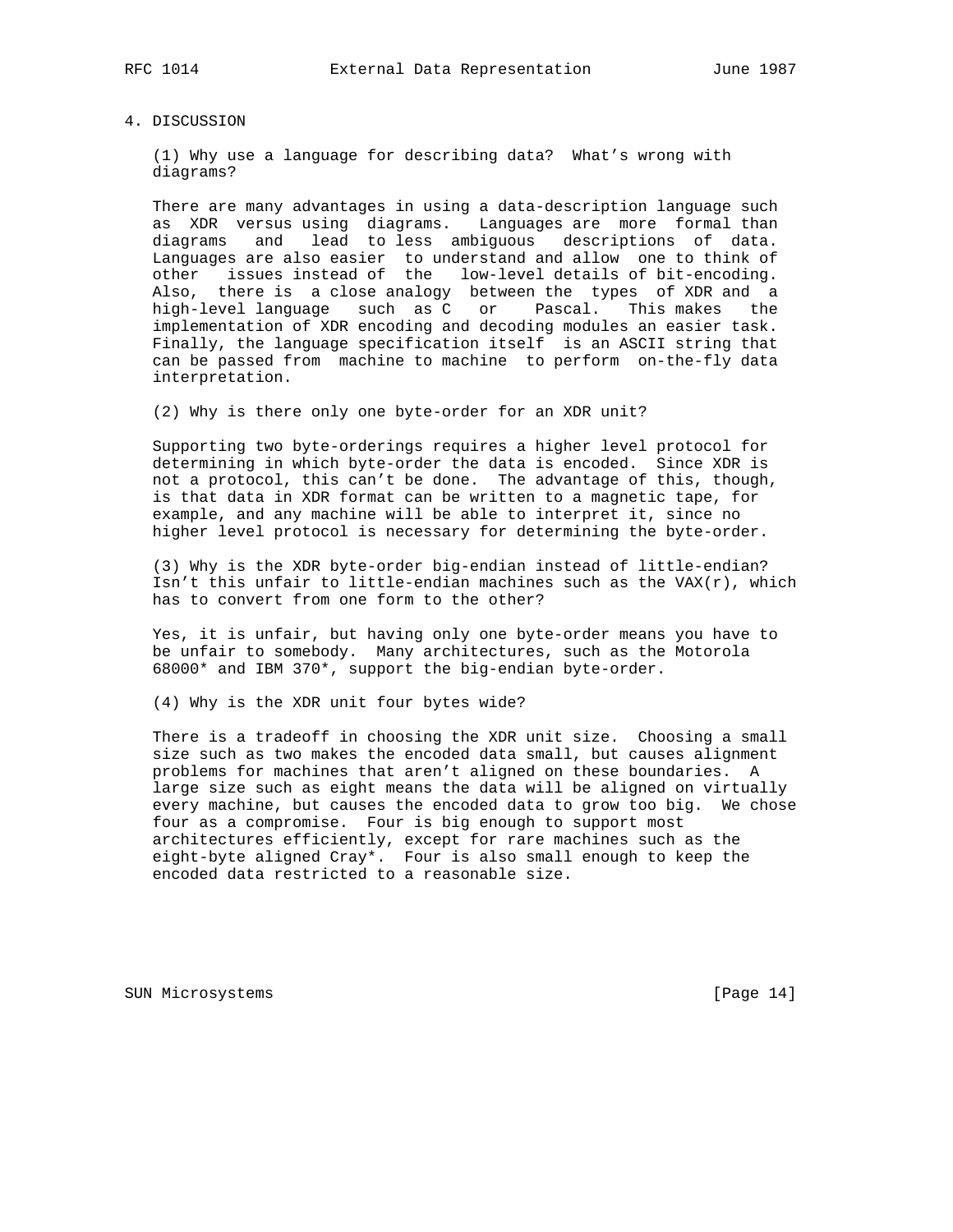(5) Why must variable-length data be padded with zeros?

 It is desirable that the same data encode into the same thing on all machines, so that encoded data can be meaningfully compared or checksummed. Forcing the padded bytes to be zero ensures this.

(6) Why is there no explicit data-typing?

 Data-typing has a relatively high cost for what small advantages it may have. One cost is the expansion of data due to the inserted type fields. Another is the added cost of interpreting these type fields and acting accordingly. And most protocols already know what type they expect, so data-typing supplies only redundant information. However, one can still get the benefits of data-typing using XDR. One way is to encode two things: first a string which is the XDR data description of the encoded data, and then the encoded data itself. Another way is to assign a value to all the types in XDR, and then define a universal type which takes this value as its discriminant and for each value, describes the corresponding data type.

5. THE XDR LANGUAGE SPECIFICATION

5.1 Notational Conventions

 This specification uses an extended Back-Naur Form notation for describing the XDR language. Here is a brief description of the notation:

(1) The characters '|', '(', ')', '[', ']', '"', and '\*' are special. (2) Terminal symbols are strings of any characters surrounded by double quotes. (3) Non-terminal symbols are strings of non-special characters. (4) Alternative items are separated by a vertical bar ("|"). (5) Optional items are enclosed in brackets. (6) Items are grouped together by enclosing them in parentheses. (7) A '\*' following an item means 0 or more occurrences of that item. For example, consider the following pattern: "a " "very" (", " "very")\* [" cold " "and "] " rainy "

("day" | "night")

An infinite number of strings match this pattern. A few of them are:

SUN Microsystems [Page 15]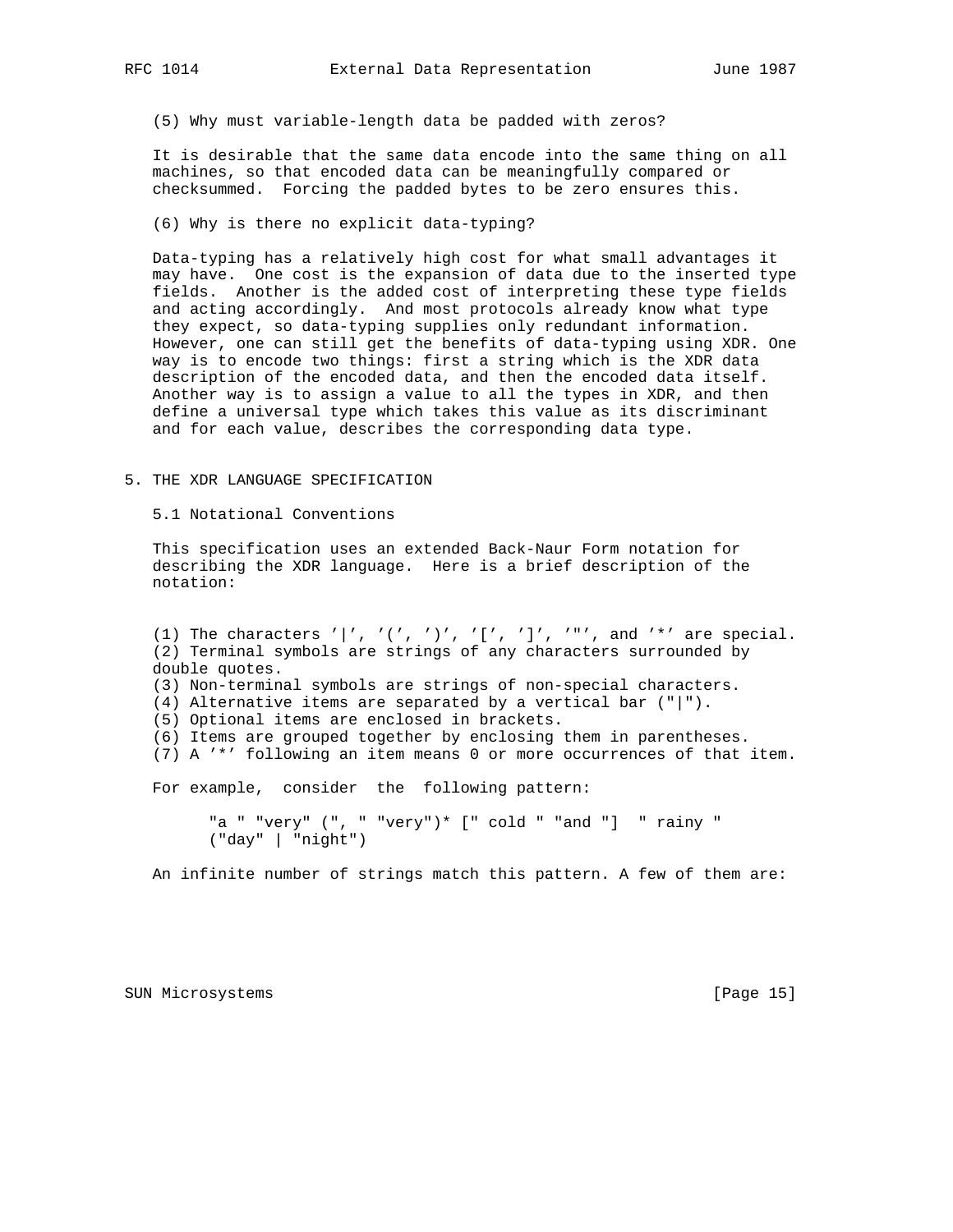"a very rainy day" "a very, very rainy day" "a very cold and rainy day" "a very, very, very cold and rainy night" 5.2 Lexical Notes (1) Comments begin with '/\*' and terminate with '\*/'. (2) White space serves to separate items and is otherwise ignored. (3) An identifier is a letter followed by an optional sequence of letters, digits or underbar ('\_'). The case of identifiers is not ignored. (4) A constant is a sequence of one or more decimal digits, optionally preceded by a minus-sign ('-'). 5.3 Syntax Information declaration: type-specifier identifier | type-specifier identifier "[" value "]" | type-specifier identifier "<" [ value ] ">" | "opaque" identifier "[" value "]" | "opaque" identifier "<" [ value ] ">" | "string" identifier "<" [ value ] ">" | type-specifier "\*" identifier | "void" value: constant | identifier type-specifier: [ "unsigned" ] "int" | [ "unsigned" ] "hyper" | "float" | "double" | "bool" | enum-type-spec | struct-type-spec | union-type-spec | identifier enum-type-spec: "enum" enum-body enum-body: "{" ( identifier "=" value )

SUN Microsystems [Page 16]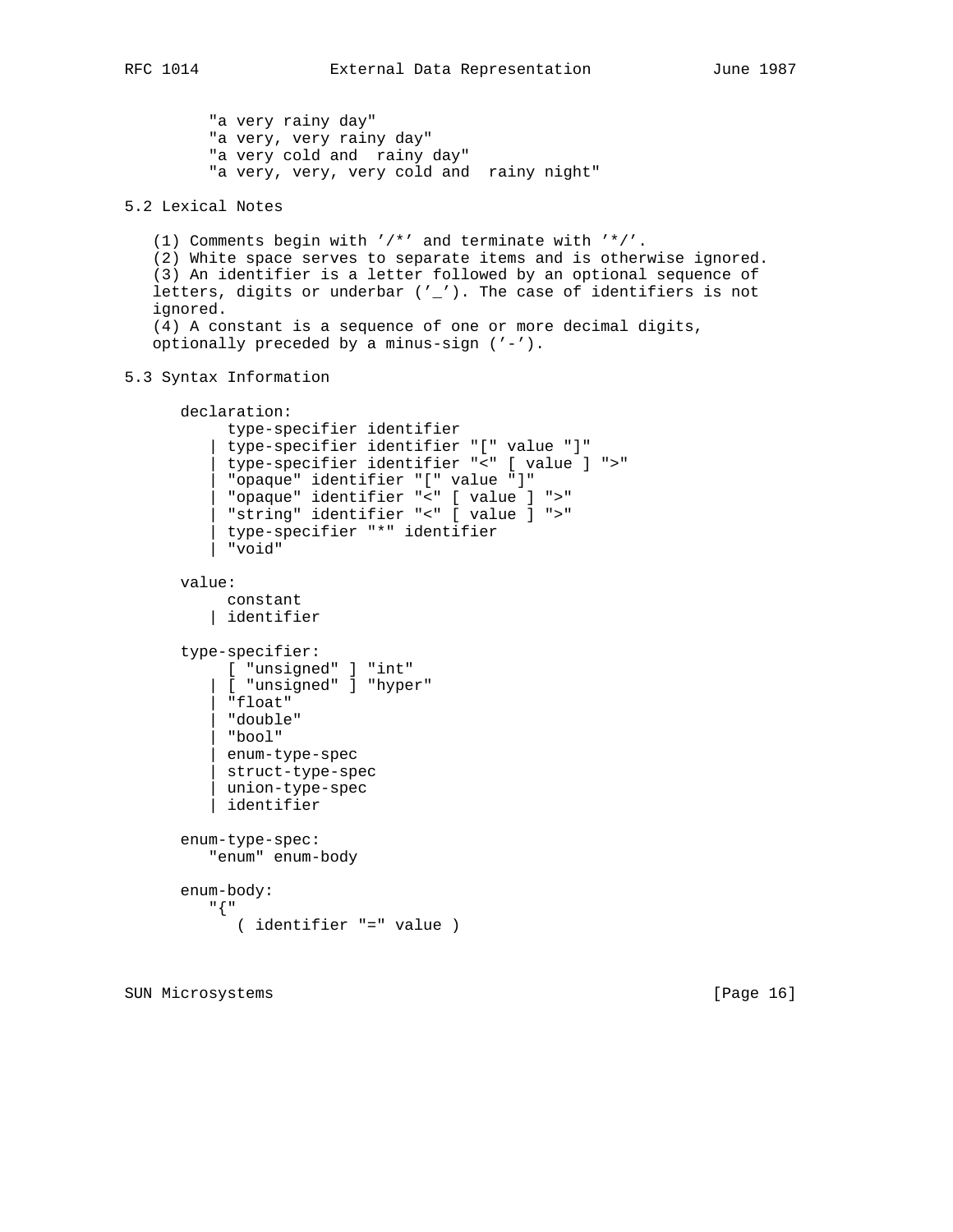```
 ( "," identifier "=" value )*
 "}"
       struct-type-spec:
          "struct" struct-body
       struct-body:
         "{"
           ( declaration ";" )
            ( declaration ";" )*
          "}"
       union-type-spec:
         "union" union-body
       union-body:
          "switch" "(" declaration ")" "{"
           ( "case" value ":" declaration ";" )
            ( "case" value ":" declaration ";" )*
            [ "default" ":" declaration ";" ]
          "}"
       constant-def:
          "const" identifier "=" constant ";"
       type-def:
            "typedef" declaration ";"
           | "enum" identifier enum-body ";"
            | "struct" identifier struct-body ";"
           | "union" identifier union-body ";"
       definition:
           type-def
          | constant-def
       specification:
           definition *
5.4 Syntax Notes
    (1) The following are keywords and cannot be used as identifiers:
    "bool", "case", "const", "default", "double", "enum", "float",
    "hyper", "opaque", "string", "struct", "switch", "typedef", "union",
    "unsigned" and "void".
   (2) Only unsigned constants may be used as size specifications for
```
 arrays. If an identifier is used, it must have been declared previously as an unsigned constant in a "const" definition.

SUN Microsystems [Page 17]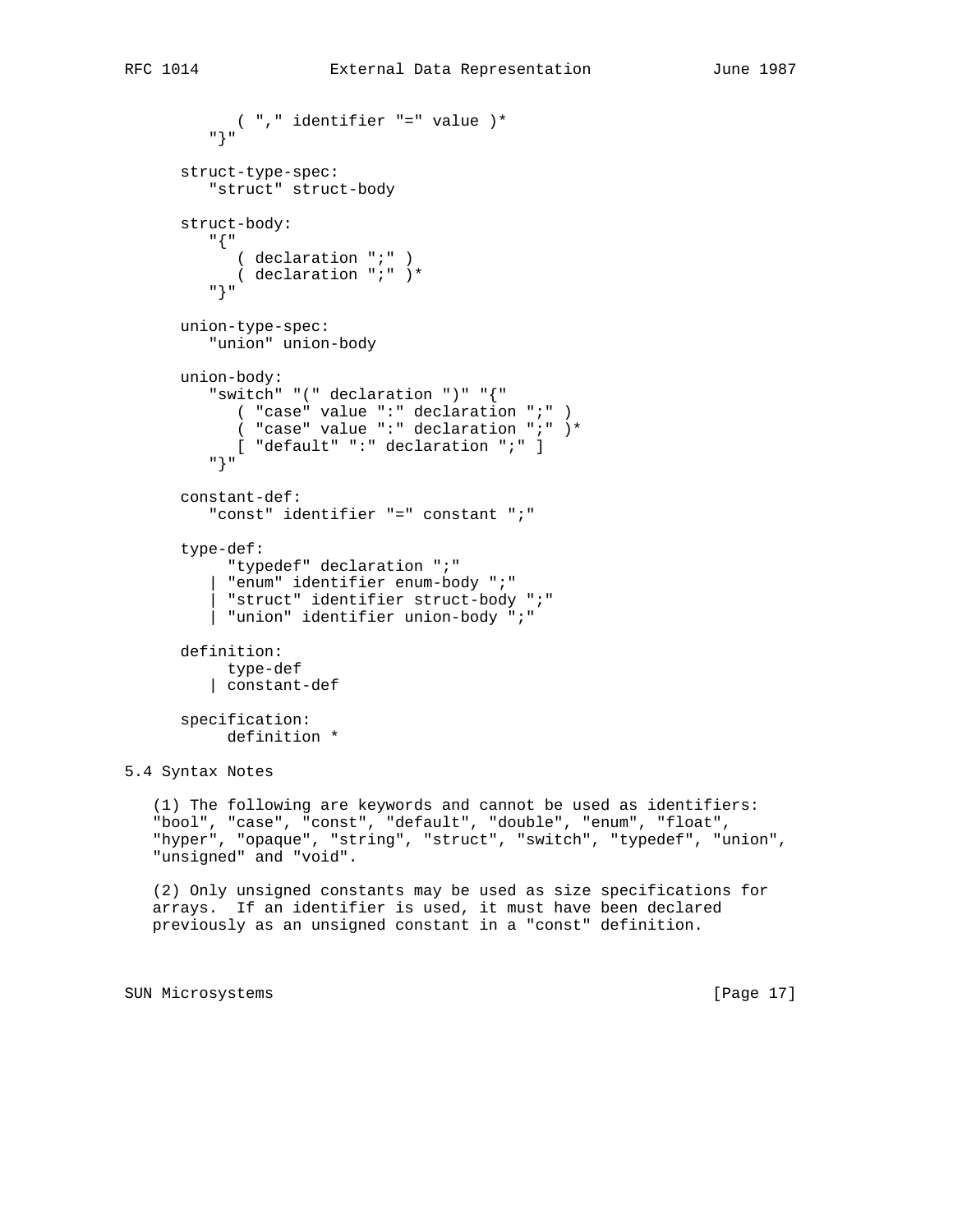(3) Constant and type identifiers within the scope of a specification are in the same name space and must be declared uniquely within this scope.

 (4) Similarly, variable names must be unique within the scope of struct and union declarations. Nested struct and union declarations create new scopes.

 (5) The discriminant of a union must be of a type that evaluates to an integer. That is, "int", "unsigned int", "bool", an enumerated type or any typedefed type that evaluates to one of these is legal. Also, the case values must be one of the legal values of the discriminant. Finally, a case value may not be specified more than once within the scope of a union declaration.

6. AN EXAMPLE OF AN XDR DATA DESCRIPTION

 Here is a short XDR data description of a thing called a "file", which might be used to transfer files from one machine to another.

```
const MAXUSERNAME = 32; \frac{1}{2} max length of a user name \frac{*}{2}const MAXFILELEN = 65535; /* max length of a file */
       const MAXNAMELEN = 255; /* max length of a file name */
         /*
         * Types of files:
         */
        enum filekind {
TEXT = 0, \frac{1}{2} ascii data */
DATA = 1, /* raw data */EXEC = 2 /* executable */
         };
         /*
         * File information, per kind of file:
         */
        union filetype switch (filekind kind) {
        case TEXT:
          void; \overline{y} /* no extra information */
        case DATA:
           string creator<MAXNAMELEN>; /* data creator */
        case EXEC:
          string interpretor<MAXNAMELEN>; /* program interpretor */
         };
```
SUN Microsystems [Page 18]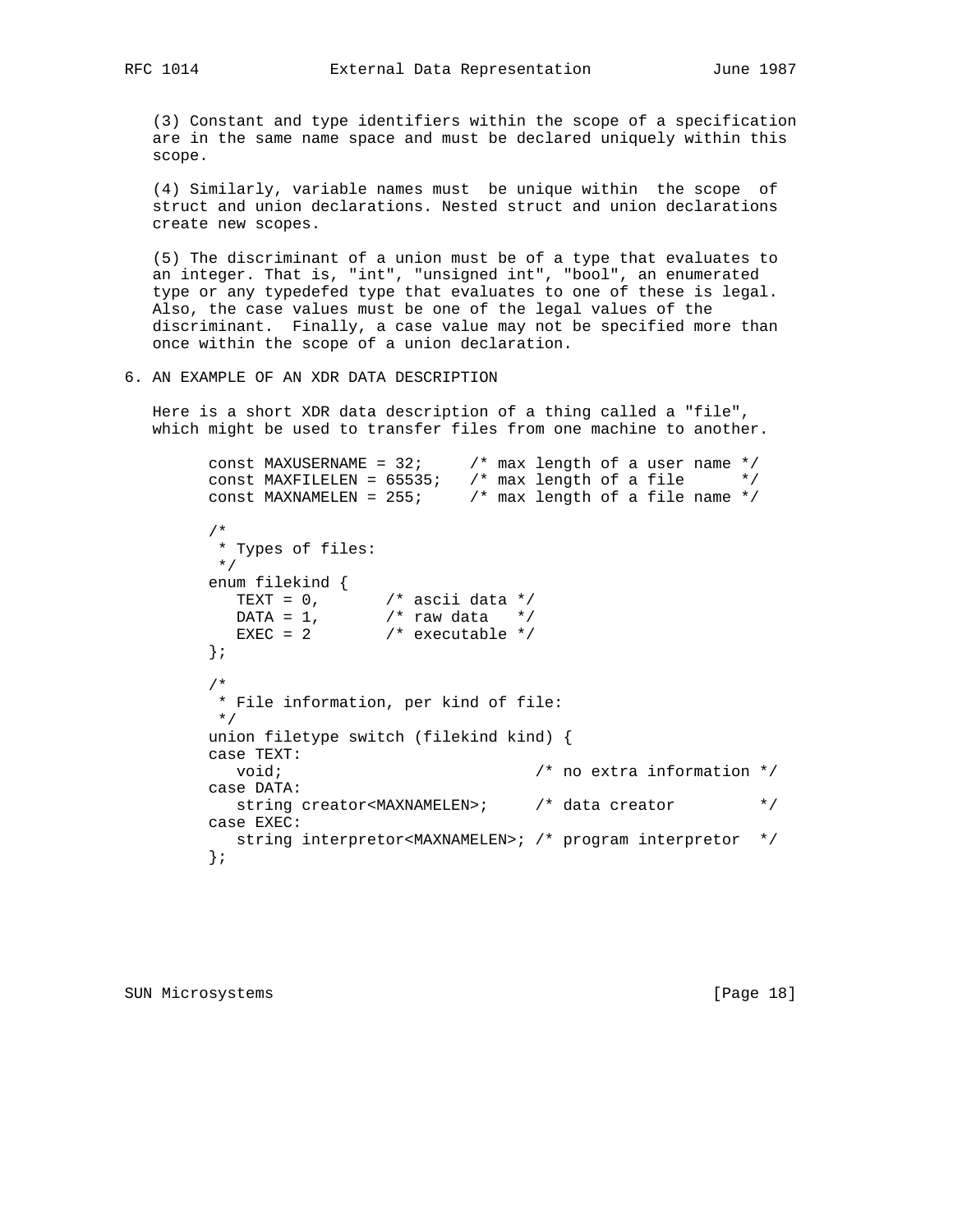```
 /*
        * A complete file:
        */
        struct file {
          string filename<MAXNAMELEN>; /* name of file */
 filetype type; /* info about file */
 string owner<MAXUSERNAME>; /* owner of file */
          opaque data<MAXFILELEN>; /* file data */
        };
```
 Suppose now that there is a user named "john" who wants to store his lisp program "sillyprog" that contains just the data "(quit)". His file would be encoded as follows:

| HEX BYTES                   | ASCII      | COMMENTS                                |
|-----------------------------|------------|-----------------------------------------|
|                             |            |                                         |
| 00 00 09<br>00 <sup>o</sup> | .          | -- length of filename = 9               |
| 73696c6c                    | sill       | -- filename characters                  |
| 79 70 72 6f                 | ypro       | $--\ldots$ and more characters $\ldots$ |
| 67 00 00 00                 | $q \ldots$ | $-- \ldots$ and 3 zero-bytes of fill    |
| 00 00 00 02                 | .          | -- filekind is EXEC = 2                 |
| 00 00 00 04                 | .          | -- length of interpretor = 4            |
| 6c 69 73 70                 | lisp       | -- interpretor characters               |
| 00 00 00 04                 | .          | $--$ length of owner = 4                |
| 6a 6f 68 6e                 | john       | -- owner characters                     |
| 00 00<br>00 06              | .          | -- length of file data = 6              |
| 28 71 75 69                 | (qui       | -- file data bytes                      |
| 74 29<br>. N.O<br>00        | t)         | --  and 2 zero-bytes of fill            |
|                             |            |                                         |

## 7. REFERENCES

- [1] Brian W. Kernighan & Dennis M. Ritchie, "The C Programming Language", Bell Laboratories, Murray Hill, New Jersey, 1978.
- [2] Danny Cohen, "On Holy Wars and a Plea for Peace", IEEE Computer, October 1981.
- [3] "IEEE Standard for Binary Floating-Point Arithmetic", ANSI/IEEE Standard 754-1985, Institute of Electrical and Electronics Engineers, August 1985.
- [4] "Courier: The Remote Procedure Call Protocol", XEROX Corporation, XSIS 038112, December 1981.

SUN Microsystems [Page 19]